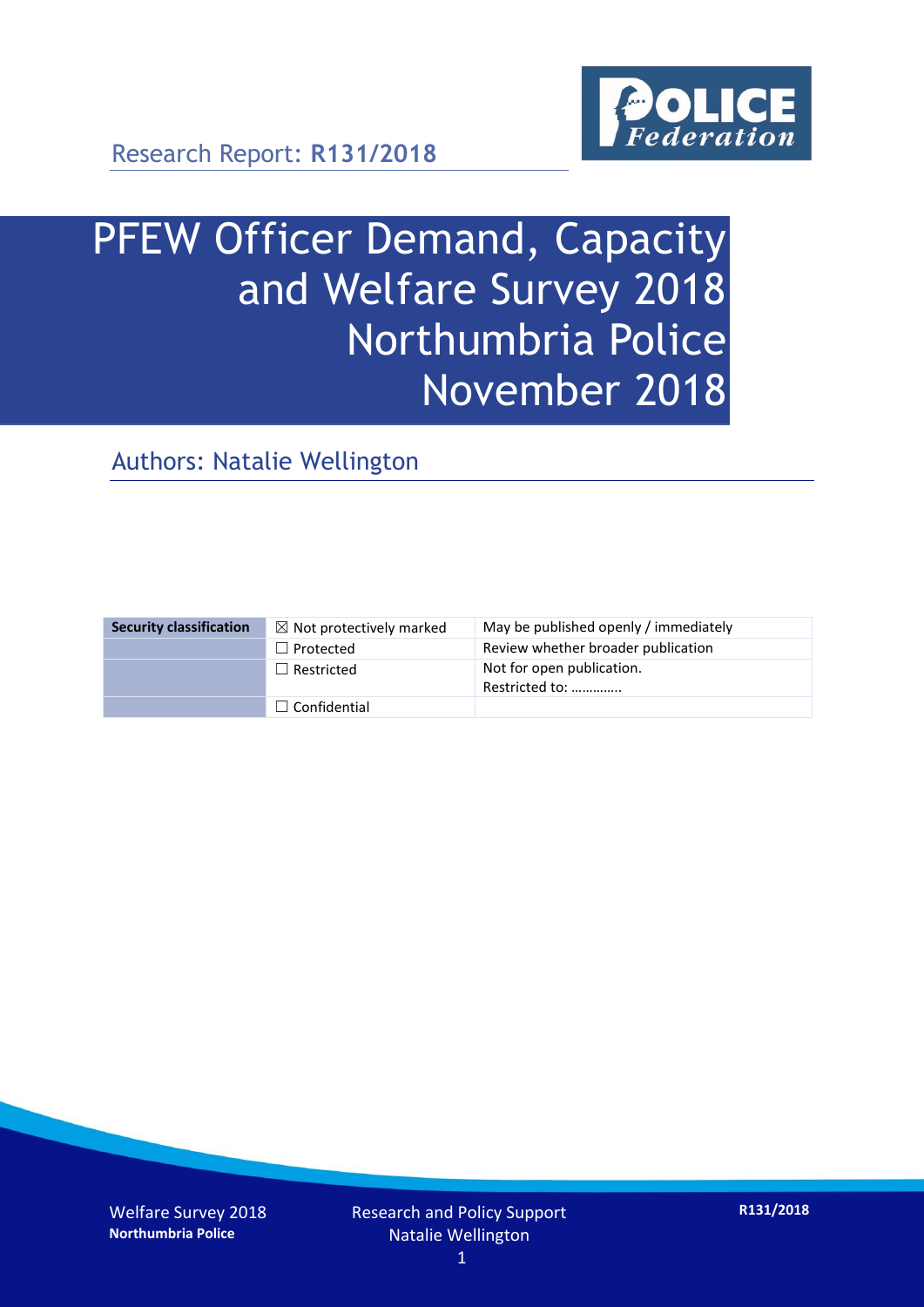### **FOREWORD**

#### **INTRODUCTION**

Over the last decade, the impact of reducing policing budgets on officer numbers has been considerable, with a 15% fall in officer numbers over a seven year period from a high of 142,056 in 2009 to 121,010 in March 2018. $^{\mathrm{i}}$  Evidence from a focus group study conducted by the PFEW<sup>ii</sup> highlighted that these reductions may be having a negative effect on officers individual wellbeing. It was within this context that the Police Federation of England and Wales (PFEW) began a biennial Demand, Capacity and Welfare Survey. The 2018 PFEW Officer Demand, Capacity and Welfare Survey is the second iteration of the survey.

This report provides a summary of responses to key questions from the 2018 PFEW Officer Demand, Capacity and Welfare Survey from respondents in Northumbria Police.

Where appropriate, details of average responses from last year, or the police service as a whole, are also presented. However, differences across these figures have not been tested to assess whether they are statistically significant<sup>1</sup>; therefore any and all differences reported are for guidance only and must be treated with caution.

Force rankings have not been included, because not all differences are statistically significant. In addition, forces with fewer than 100 respondents were not provided with a force level report as their sample size was too small to be representative of the force as a whole and may have enabled identification of individuals based on their demographics.

Please be aware that the total number of responses for each item may vary slightly as not all items were answered by all respondents, and all percentages are rounded to the nearest whole number. In addition, the actual differences between any and all groups may be quite small and these details should be considered when interpreting the data.

 $<sup>1</sup>$  As all the data are derived from samples of the population, rather than the whole population, percentage figures calculated are strictly</sup> speaking estimates, rather than exact measures. This means that every figure has a margin of error associated with it. Hence a very small percentage difference year on year may be due to sampling, rather than to actual changes.

Welfare Survey 2018 **Northumbria Police**

-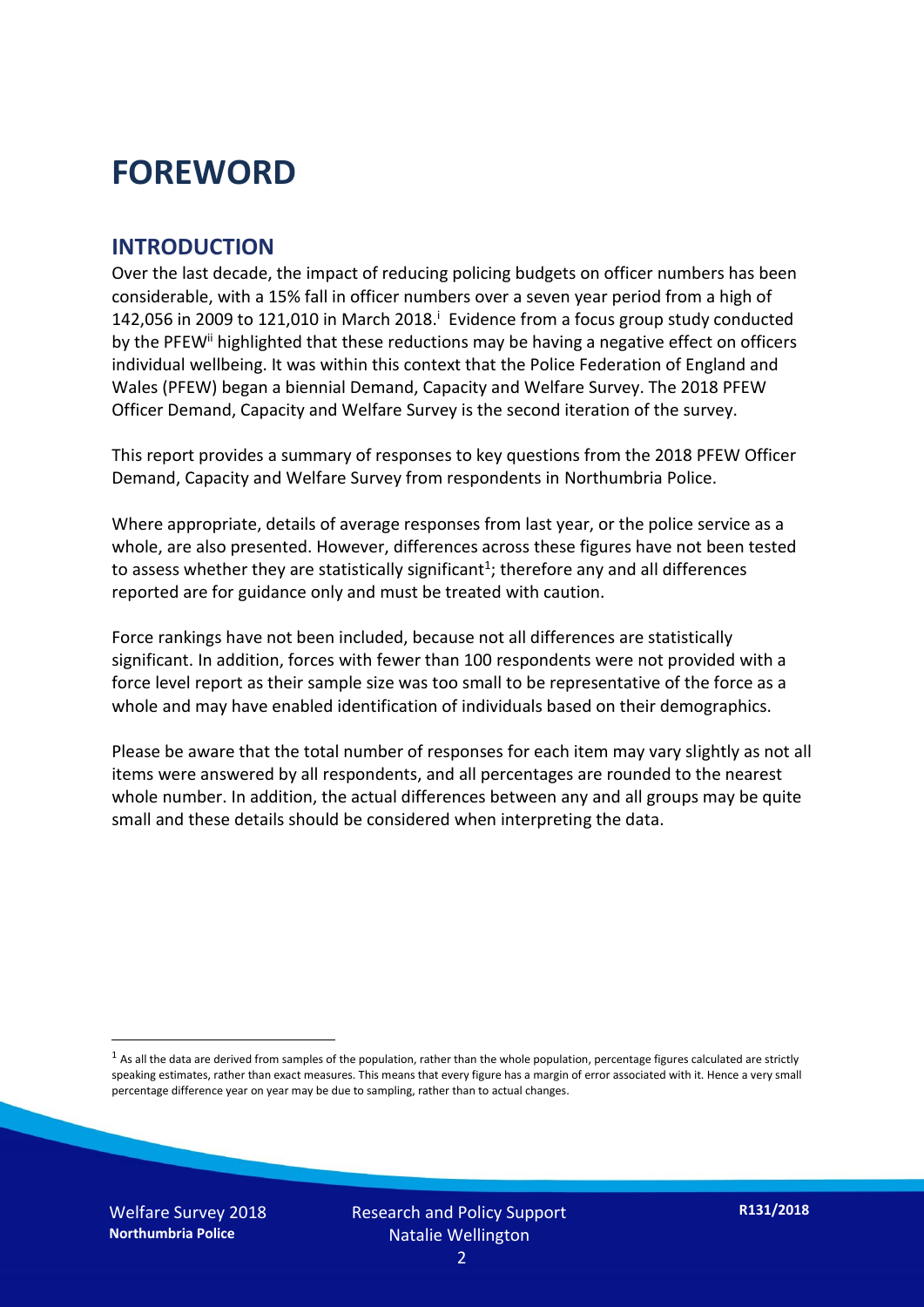#### **RESPONSE RATES AND DEMOGRAPHICS**

Survey responses were gathered over a six-week period between August and September 2018. All officers of the federated ranks in England and Wales were eligible to participate.

Analyses were conducted on a sample of 18,100 responses drawn from all 43 forces across England and Wales.<sup>2</sup> The national response rate for the 2018 survey was 15%.

Overall 4% of respondents (n=788) to the survey declined to state which force they belonged to. These responses have been included within the national data but are excluded from force-level analyses.

515 responses were received from Northumbria Police, representing a response rate of around 16%. <sup>3</sup> The margin of error for this report has been calculated using the size of the sample and the population. At a 95% confidence level, this force report has a 4% margin of error. If the margin of error is less than 5%, it can be considered to be within the normal bounds of academic rigor.<sup>4</sup> If this threshold has not been met, the results from this report must be interpreted with caution.

69% of responses from Northumbria Police were received from male officers and 28% of responses were from female officers. The other 3% preferred not to say or identified in another way. In regards to rank, 79% of respondents from Northumbria Police were Constables, 14% were Sergeants, 6% were Inspectors, and 1% were Chief Inspectors. 1% of responses from Northumbria Police were received from Black and Minority Ethnic (BME) officers.

-

 $2$  Data were removed where the respondent indicated they were not currently a police officer or they gave implausible answers – for full exclusion criteria, please see the full report.

<sup>3</sup> Based on March 2018 Home Office figures of officer headcount, for full details please see item ii in the reference section.

<sup>4</sup> The generally accepted academic standards is a 95% confidence level with a 5% (or less) margin of error.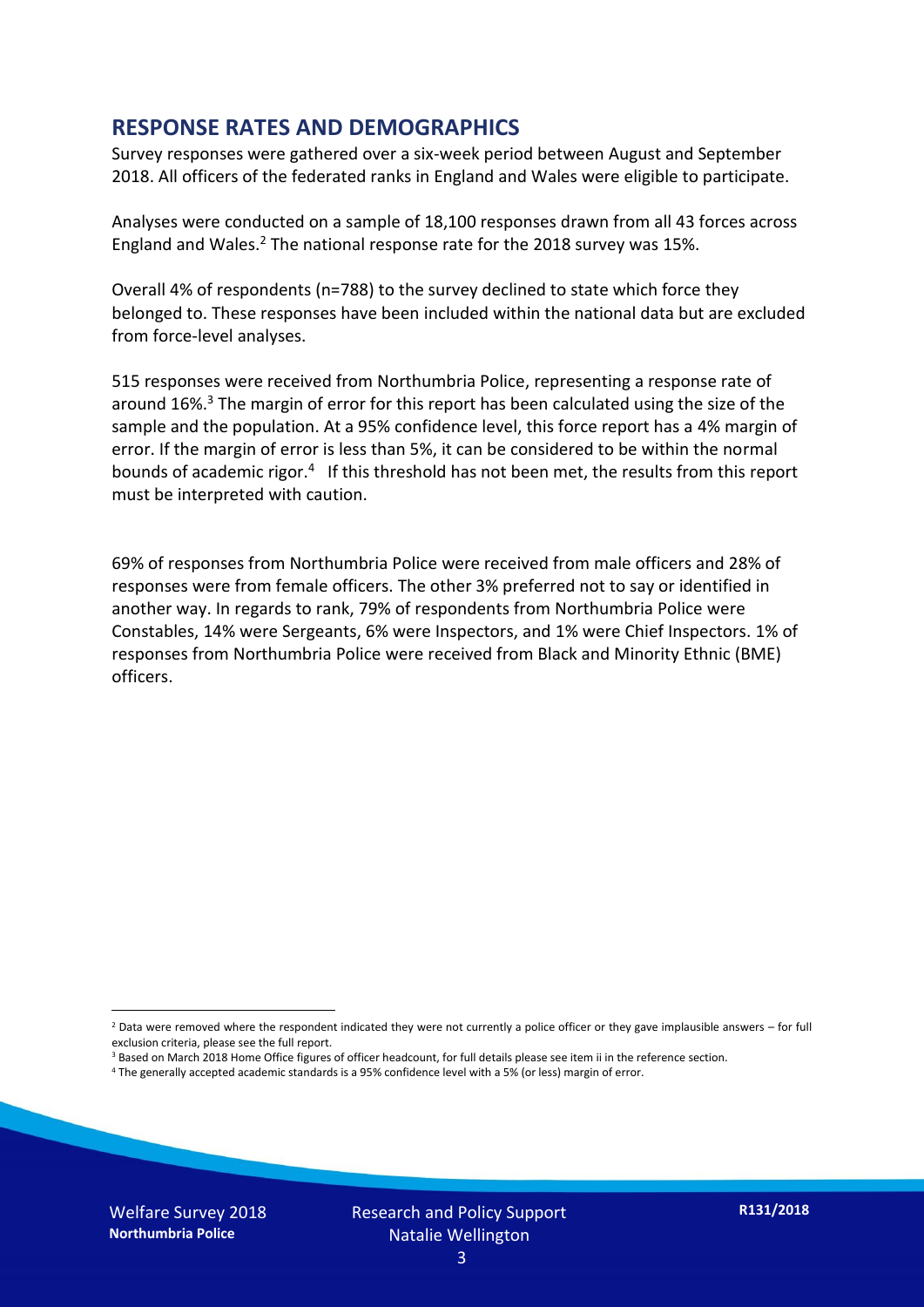### **INFOGRAPHIC**



#### **Who responded?**

**515** responses were received from Northumbria Police, representing a **16%** response rate



Welfare Survey 2018 **Northumbria Police**

Research and Policy Support Natalie Wellington 4

**R131/2018**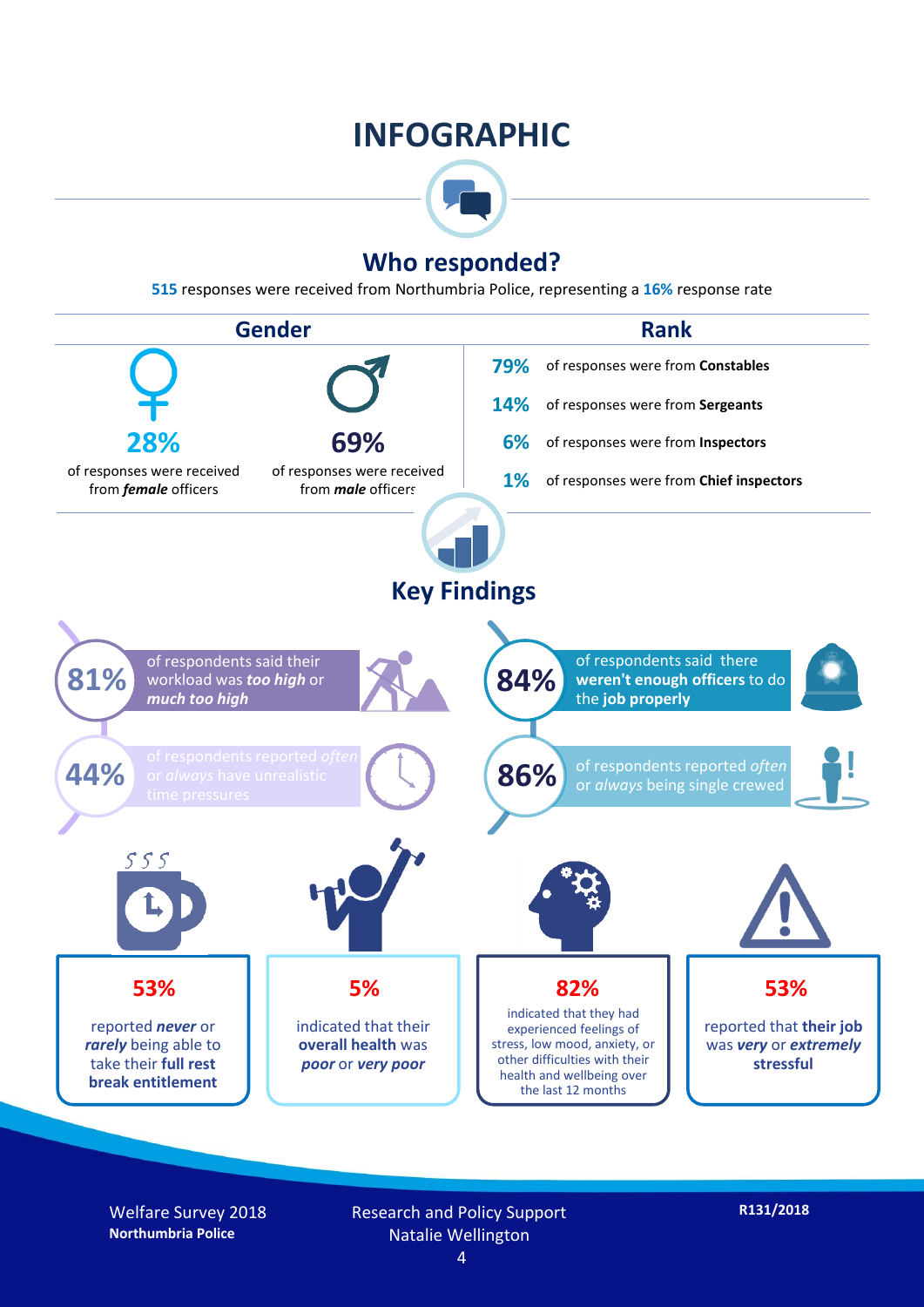### **Executive Summary**

- **515** responses were received from Northumbria Police, representing a response rate of around **16%**.
- The average (mean) rating for overall Job satisfaction for respondents from Northumbria Police was **4/10.**
- Frequent single crewing (often or always) was reported by **86%** of respondents from Northumbria Police.
- **53%** of respondents from Northumbria Police reported *never* or *rarely* being able to take their **full rest break entitlement***; higher than* the proportion in 2016.
- **81%** of respondents from Northumbria Police said their **workload** was *too high* or *much too high; higher than* the proportion in 2016.
- **44%** of respondents from Northumbria Police reported *often* or *always* **having unrealistic time pressures***; higher than* the proportion in 2016.
- **84%** of respondents from Northumbria Police said there **weren't enough officers to do the job properly***; higher than* the proportion in 2016.
- **8%** said that they had **enough time engage in proactive policing** in their team/unit*; lower than* the proportion in 2016.
- **5%** of respondents from Northumbria Police indicated that their **overall health** was *poor* or *very poor.*
- **82%** of respondents from Northumbria Police indicated that they had **experienced feelings of stress, low mood, anxiety, or other difficulties with their health and wellbeing** over the last 12 months.
- **53%** of respondents from Northumbria Police reported that their job was *very* or *extremely* **stressful***; higher than* the proportion in 2016.
- **33%** of Northumbria Police respondents reported that they had suffered **one or more injuries** that required medical attention as a result of **work-related violence** in the last year.
- **18%** of Northumbria Police respondents reported that they had suffered **one or more injuries** that required medical attention as a result of **work-related accidents**  in the last year.
- **37%** of respondents from Northumbria Police felt that someone would be **treated differently (in a negative way)** if they disclosed difficulties with their mental health and wellbeing; *lower than* the proportion in 2016.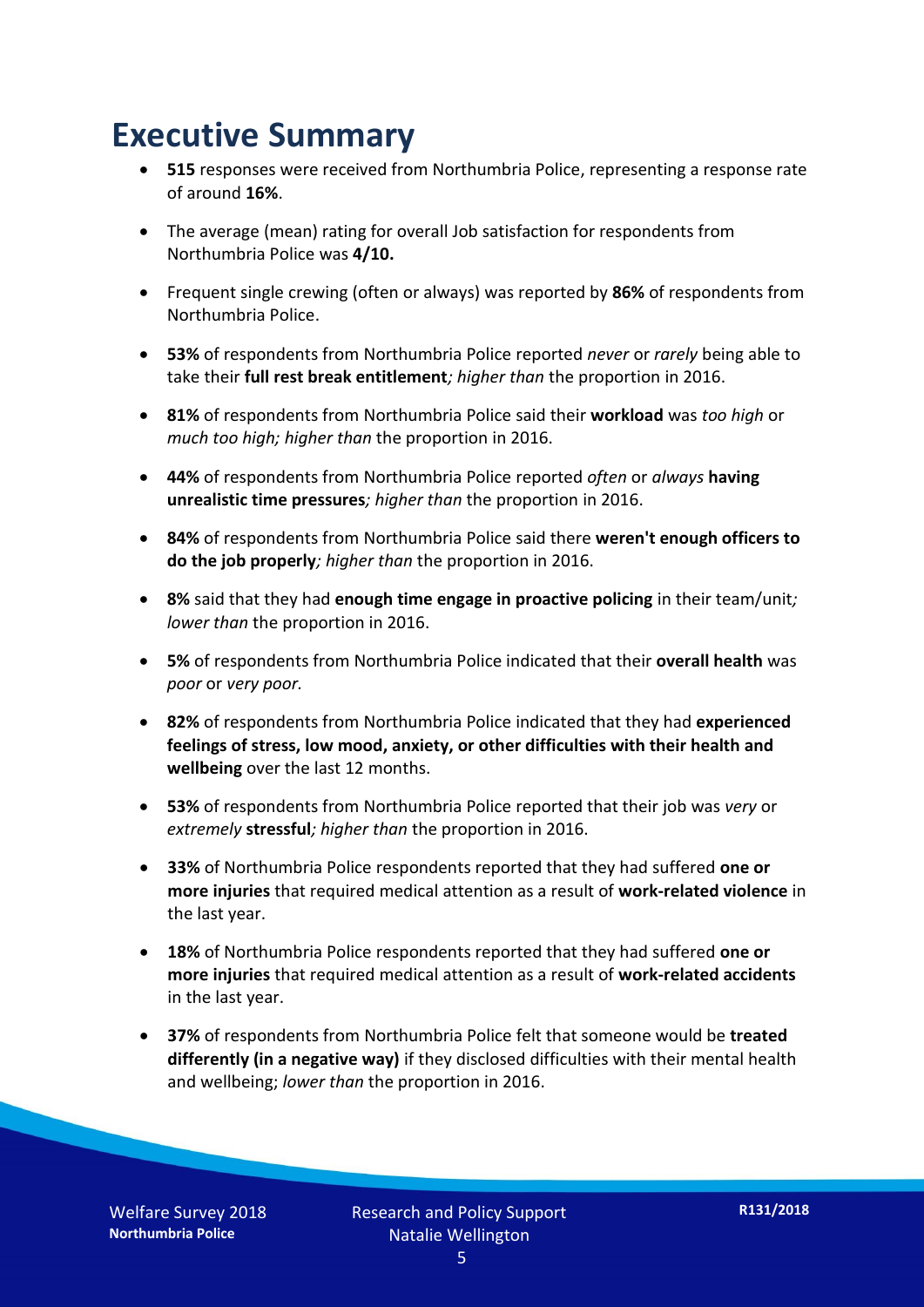### **1. WORKING ARRANGEMENTS**

#### **1.1. OVERALL JOB SATISFACTION**

Respondents were asked to rate their overall job satisfaction between 0 and 10, where 0 was 'not at all satisfied' and 10 was 'completely satisfied.'

The average (mean) rating for overall job satisfaction for respondents from Northumbria Police was 4/10 (range 0-10), with 39% of respondents reporting an overall job satisfaction rating of 2 or less.

This can be compared to the National average of 4/10, and 32% of respondents reported an overall job satisfaction rating of 2 or less.

#### **1.2. SHIFTS**

5% of respondents from Northumbria Police reported that their formal shift duration was more than the 8-10 hours advised by the Health and Safety Executive<sup>iii</sup> and the Police Negotiating Board,<sup>iv</sup> and 5% of respondents indicated a shift length of 12 hours or more.

7% of the national sample indicated that their formal shift duration was more than 8-10 hours, and 5% indicated a shift length of 12 hours or more.

#### **1.3. SINGLE CREWING**

Among respondents from Northumbria Police, for whom this item was applicable, 86% reported being single crewed either *often* or *always* over the previous 12 month period. This can be compared with 75% of respondents from the national sample.

#### **1.4. BREAKS, REST DAYS AND ANNUAL LEAVE**

53% of respondents from Northumbria Police reported *never* or *rarely being* able to take their full rest break entitlement, and 89% reported having had two or more rest days cancelled in the previous 12 month period. In addition, 34% of respondents from Northumbria Police told us that they have not been able to take their full annual leave entitlement in the previous 12 month period.

Historical comparison for items relating to breaks, rest days and annual leave for **Northumbria Police**, are provided in Table 1.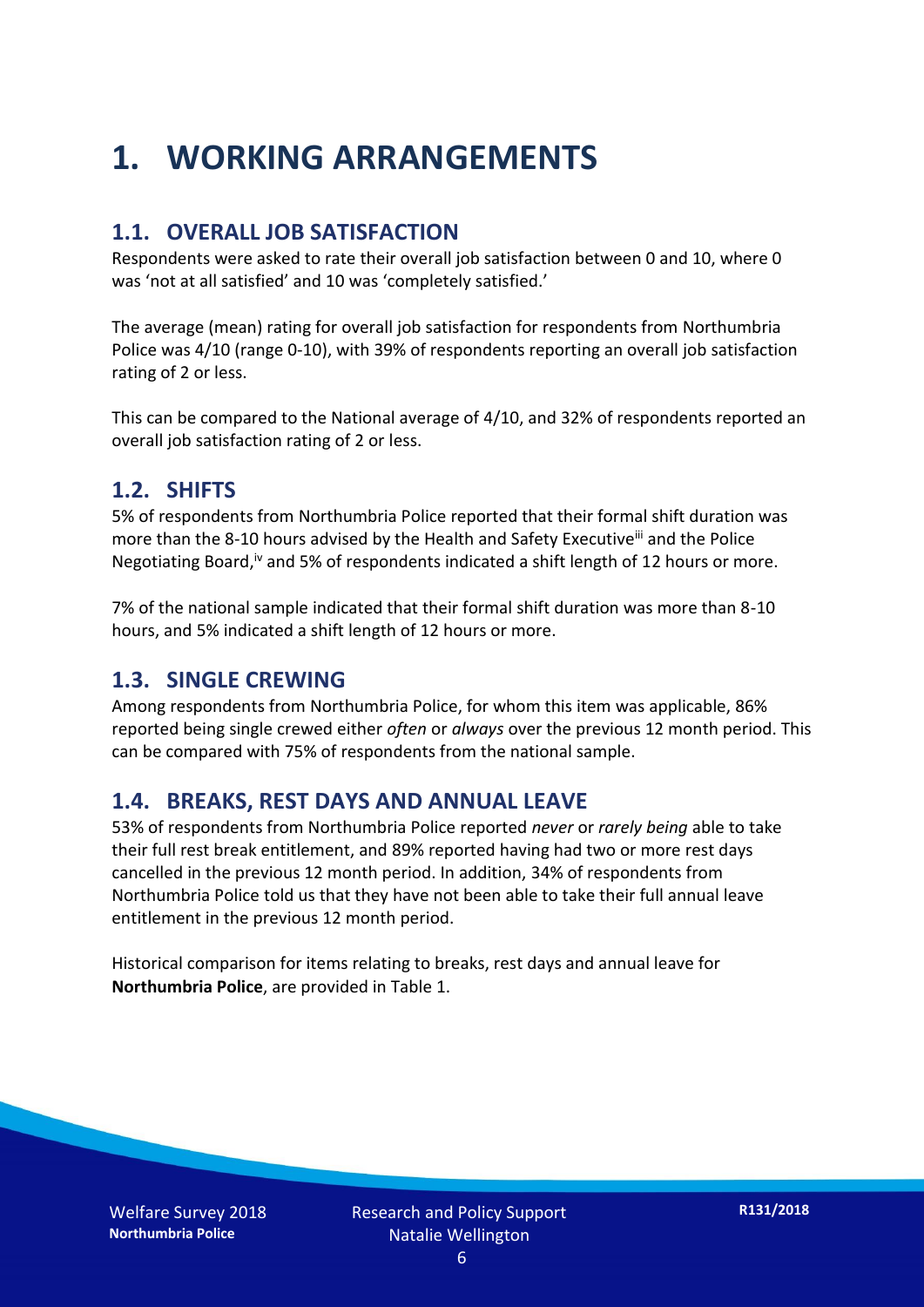| Table 1: Force level figures for breaks, rest days and<br>annual leave     | 2016 | 2018 |
|----------------------------------------------------------------------------|------|------|
| Reported being never or rarely able to take full rest<br>break entitlement | 51%  | 53%  |
| Reported having 2 or more rest days cancelled in the<br>previous 12 months | 97%  | 89%  |
| Reported being unable to take their full annual leave<br>entitlement       | 42%  | 34%  |

Historical comparisons for items relating to breaks, rest days and annual leave for the **police service as a whole**, are provided in the table below.

| Table 2: National figures for breaks, rest days and<br>annual leave        | 2016 | 2018 |
|----------------------------------------------------------------------------|------|------|
| Reported being never or rarely able to take full rest<br>break entitlement | 53%  | 52%  |
| Reported having 2 or more rest days cancelled in the<br>previous 12 months | 76%  | 67%  |
| Reported being unable to take their full annual leave<br>entitlement       | 33%  | 31%  |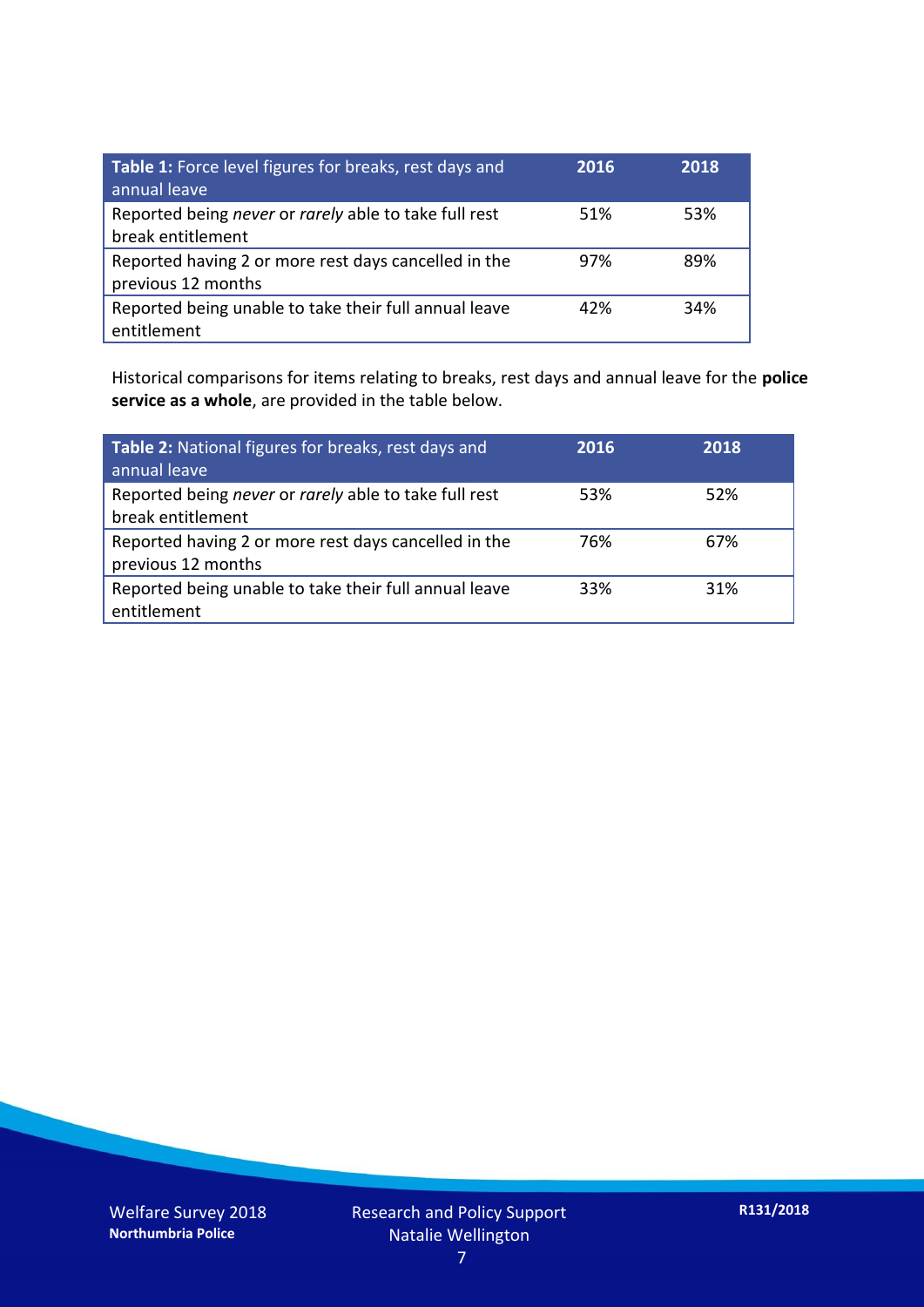### **2. DEMAND**

#### **2.1. WORKLOAD**

81% of respondents from Northumbria Police told us that their workload is currently *too high*, or *much too high* – *higher than* the proportion from the national sample (72%) and *higher than* the proportion reported by Northumbria Police in the 2016 Demand, Capacity and Welfare Survey.

#### **2.2. HSE MANAGEMENT STANDARDS**

The UK Health and Safety Executive published the Management Standards Indicator Tool (MSIT) to assist organisations in the assessment of workers exposure to dimensions of the psychosocial work environment that, if not properly managed, can lead to harm to health.<sup>v</sup> The 25-item version of the MSIT<sup>vi</sup> contains four items that measure job demands, which were included as part of the Demand, Capacity and Welfare Survey.

45% of respondents from Northumbria Police told us that they *often* or *always* have unachievable deadlines, and 56% that they *often* or *always* have to neglect some tasks because they have too much to do.

Historical comparisons for the MSIT job demand items for **Northumbria Police** are provided in the table below.

| Table 3: Force level figures for HSE MSIT job demands | 2016 | 2018 |
|-------------------------------------------------------|------|------|
| Often or always have unrealistic time pressures       | 39%  | 44%  |
| Often or always pressured to work long hours          | 24%  | 25%  |
| Often or always have to neglect some tasks because    | 40%  | 56%  |
| they have too much to do                              |      |      |
| Often or always have unachievable deadlines           | 33%  | 45%  |

Historical comparison for the MSIT job demand items for the **police service as a whole**, are provided in the table below.

| Table 4: National figures for HSE MSIT job demands | 2016 | 2018 |
|----------------------------------------------------|------|------|
| Often or always have unrealistic time pressures    | 35%  | 40%  |
| Often or always pressured to work long hours       | 26%  | 29%  |
| Often or always have to neglect some tasks because | 43%  | 54%  |
| they have too much to do                           |      |      |
| Often or always have unachievable deadlines        | 29%  | 38%  |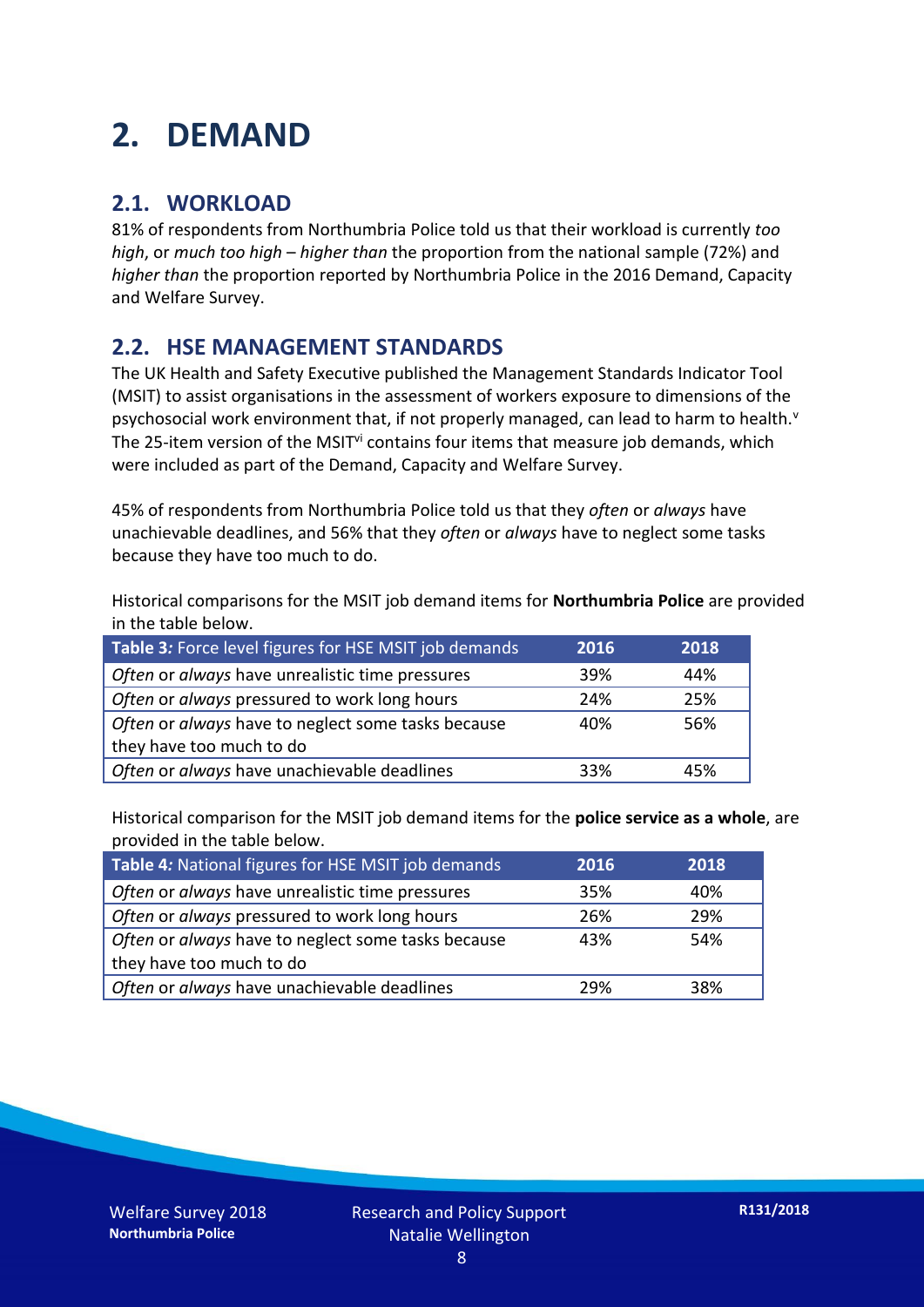#### **2.3. AMOUNT AND PACE OF WORK**

78% of respondents from Northumbria Police *disagreed* or *strongly disagreed* that they were able to meet all of the conflicting demands on their time, whilst 8% *agreed* or *strongly agreed* that they had enough time engage in proactive policing in their team/unit. The proportion of officers from Northumbria Police reporting to have enough time to engage in proactive policing is *lower than* the proportion in 2016.

Across the police service as a whole, 74% of respondents *disagreed* or *strongly disagreed* that they were able to meet all of the conflicting demands on their time and 90% *disagreed* or *strongly disagreed* that there are enough officers to manage all the demands made on their team/unit.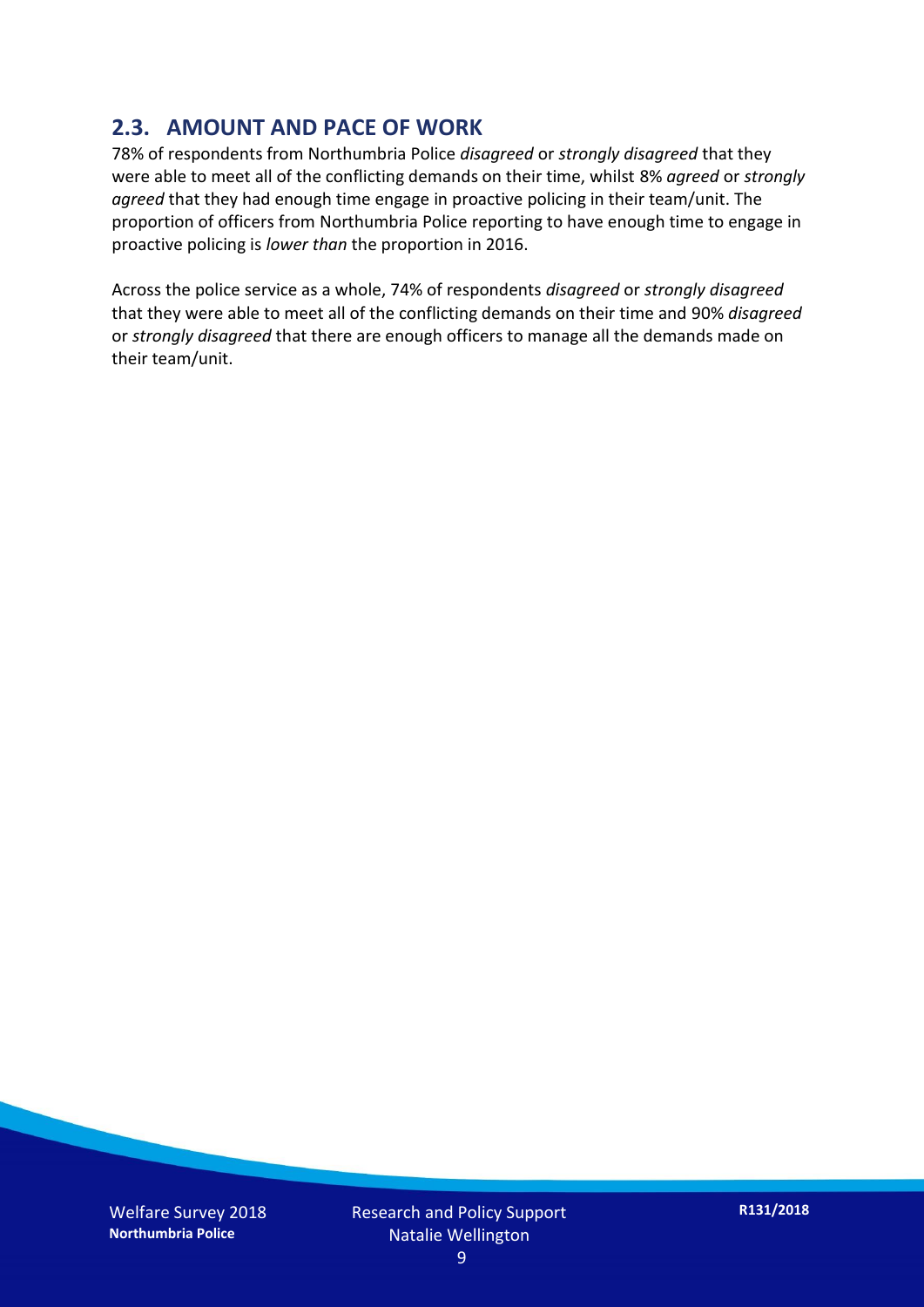## **3. CAPACITY**

#### **3.1. MINIMUM OFFICER STAFFING**

63% of respondents from Northumbria Police indicated that their team or unit had a minimum officer staffing level.

Among respondents whose team or unit had a minimum officer staffing level, 24% indicated that this level was *never* or *rarely* achieved. This can be compared to 2016 where 13% of respondents from Northumbria Police indicated that the minimum officer staffing level was *never* or *rarely* achieved.

#### **3.2. OFFICER STAFFING ARRANGEMENTS**

76% of respondents *disagreed* or *strongly disagreed* that the way officer staffing levels are determined in their team/unit seems to be effective; *higher than* the proportion reported in 2016.

Historical comparisons of two key items relating to capacity to deal with demand for **Northumbria Police** are provided in the table below.

| <b>Table 5:</b> Force level figures for key items relating to capacity                                              |                                                      |      |  |
|---------------------------------------------------------------------------------------------------------------------|------------------------------------------------------|------|--|
| <b>Statements</b>                                                                                                   | % of respondents who<br>disagreed with the statement |      |  |
|                                                                                                                     | 2016                                                 | 2018 |  |
| There are enough officers in my team/unit for me to do<br>my job properly                                           | 77%                                                  | 84%  |  |
| In my experience, we generally have enough officers to<br>manage all the demands being made on us as a<br>team/unit | 77%                                                  | 90%  |  |

Historical comparisons of the same items for the **police service as a whole** are provided in the table below.

| Table 6: National figures for key items relating to capacity                                                        |                                                      |      |  |  |
|---------------------------------------------------------------------------------------------------------------------|------------------------------------------------------|------|--|--|
| <b>Statements</b>                                                                                                   | % of respondents who<br>disagreed with the statement |      |  |  |
|                                                                                                                     | 2016                                                 | 2018 |  |  |
| There are enough officers in my team/unit for me to do<br>my job properly                                           | 78%                                                  | 83%  |  |  |
| In my experience, we generally have enough officers to<br>manage all the demands being made on us as a<br>team/unit | 85%                                                  | 90%  |  |  |

Welfare Survey 2018 **Northumbria Police**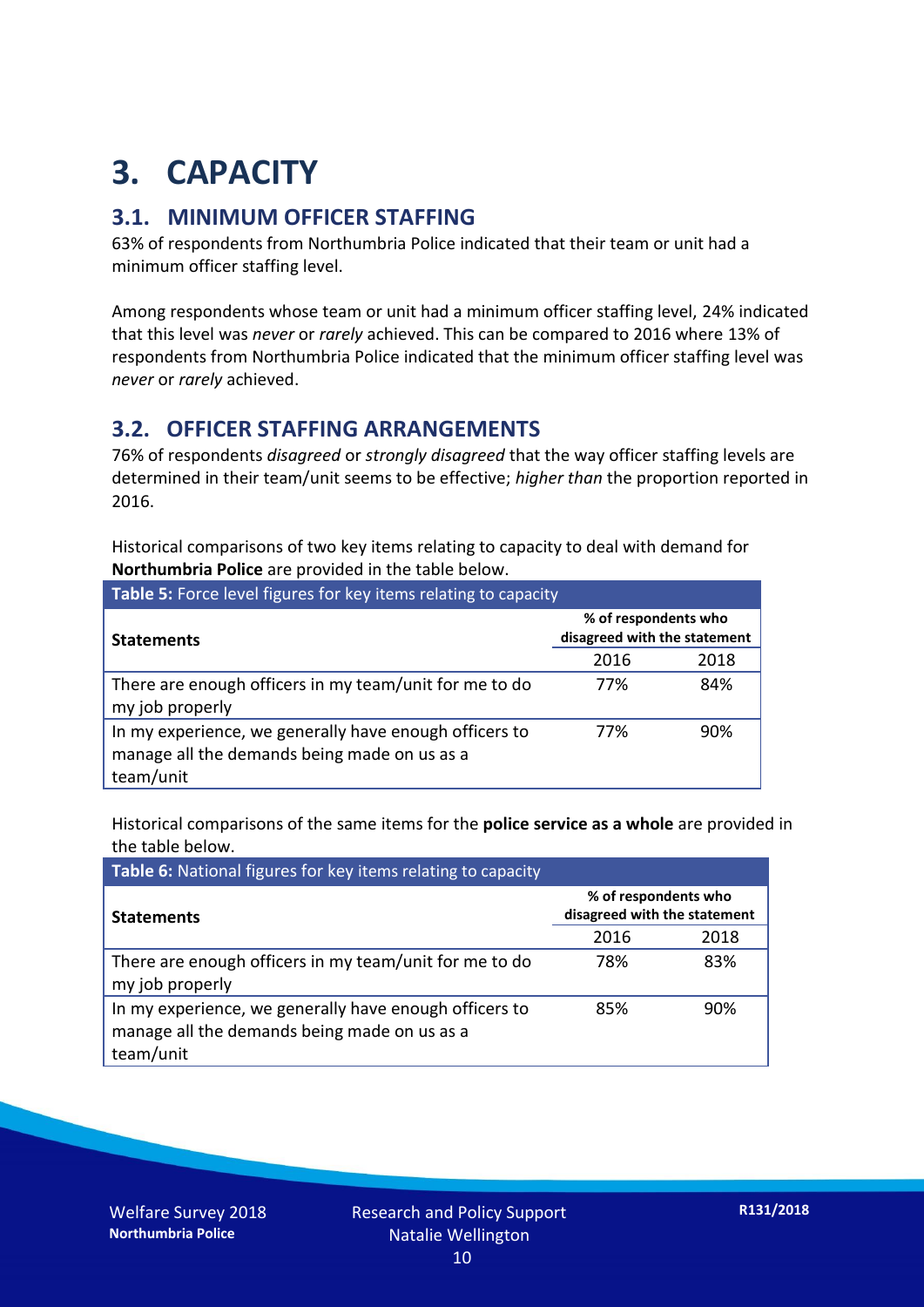### **4. HEALTH AND WELLBEING**

#### **4.1. OVERALL LIFE SATISFACTION**

Respondents were asked to rate their overall life satisfaction between 0 and 10, where 0 was 'not at all satisfied' and 10 was 'completely satisfied.'

The average (mean) rating for overall life satisfaction for respondents from Northumbria Police was 5/10 (range 0-10). 19% of respondents reported life satisfaction rating of 2 or less.

These results can be compared to the National average of 6/10, with 15% of respondents reporting an overall life satisfaction rating of 2 or less.

#### **4.2. OVERALL PHYSICAL HEALTH**

Participants were asked to rate their overal health on a scale from *very good* to *very poor*. An historical comparison for both national and local figures for this item are below.

| Table 7: Self-rated overall physical health |                       | 2016 | 2018 |
|---------------------------------------------|-----------------------|------|------|
| <b>Force level figures</b>                  | Very poor             | 3%   | 1%   |
|                                             | Poor                  | 15%  | 4%   |
|                                             | Neither good nor poor | 18%  | 19%  |
|                                             | Good                  | 56%  | 51%  |
|                                             | Very good             | 8%   | 25%  |
| <b>National figures</b>                     | Very poor             | 1%   | 1%   |
|                                             | Poor                  | 11%  | 6%   |
|                                             | Neither good nor poor | 23%  | 17%  |
|                                             | Good                  | 53%  | 54%  |
|                                             | Very good             | 13%  | 23%  |

#### **4.3. SINGLE ITEM INDICATOR OF STRESS**

Work related stress was measured using a single-item measure. 53% of respondents from Northumbria Police presented with a non-diagnostic case of work-related stress.<sup>vii</sup>

This is *higher than* the proportion reported in the 2016 iteration of this survey and *higher than* the proportion reported in this year's national results.

Stress outside of work was assessed using an adaptation of the work-related stress measure. 10% of respondents from Northumbria Police presented with a non-diagnostic case of stress outside of work.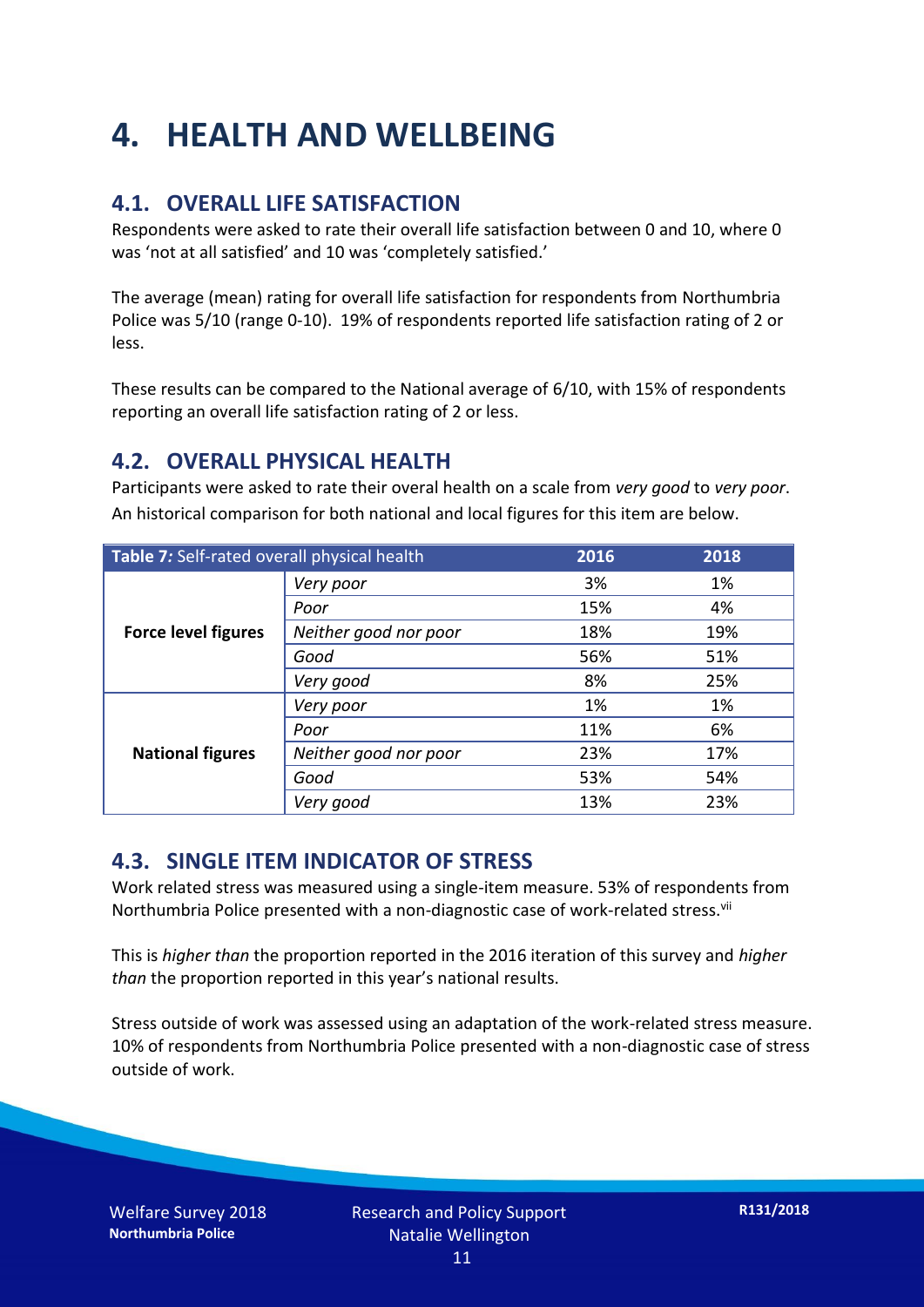#### **4.4. SINGLE ITEM INDICATOR FOR MENTAL HEALTH**

A top-level broad overview of mental wellbeing was established using an item that asked respondents to indicate whether they had experienced feelings of stress, low mood, anxiety, or other difficulties with their health and wellbeing over the last 12 months.

82% of respondents from Northumbria Police indicated that they had experienced feelings of stress, low mood, anxiety, or other difficulties with their health and wellbeing over the last 12 months; with 96% also indicating that these feelings were caused, or made worse by work.

#### **4.5. MENTAL WELLBEING**

Mental wellbeing can be broadly conceptualized as having two dimensions. The first concerns positive affect (i.e. pleasurable aspects of wellbeing such as feelings of optimism, cheerfulness, and relaxation). The second concerns psychological functioning (i.e. such as clear thinking, self-acceptance, personal development, competence, and autonomy).

To investigate mental wellbeing in more detail the two-dimensional structure of mental wellbeing described above was assessed using the short Warwick-Edinburgh Mental Wellbeing Scale (SWEMWBS). viii The scale asks individuals to rate their experience during the last two weeks for seven positively framed statements.

SWEMWBS findings for **Northumbria Police** are presented in the table below alongside those for national sample for 2016 and 2018.

**Table 8**: % of respondents that reported experiencing the following positive aspects of wellbeing *rarely* or *none of the time* over the previous 2 weeks

| <b>SWEMWBS item</b>                           | <b>National figures</b> |      | <b>Force level figures</b> |      |
|-----------------------------------------------|-------------------------|------|----------------------------|------|
|                                               | 2016                    | 2018 | 2016                       | 2018 |
| I've been feeling optimistic about the future | 62%                     | 36%  | 66%                        | 44%  |
| I've been feeling useful                      | 28%                     | 25%  | 35%                        | 30%  |
| I've been feeling relaxed                     | 60%                     | 48%  | 63%                        | 51%  |
| I've been dealing with problems well          | 20%                     | 19%  | 23%                        | 21%  |
| I've been thinking clearly                    | 16%                     | 16%  | 19%                        | 16%  |
| I've been feeling close to other people       | 34%                     | 28%  | 41%                        | 32%  |
| I've been able to make up my own mind         | 13%                     | 10%  | 21%                        | 12%  |
| about things                                  |                         |      |                            |      |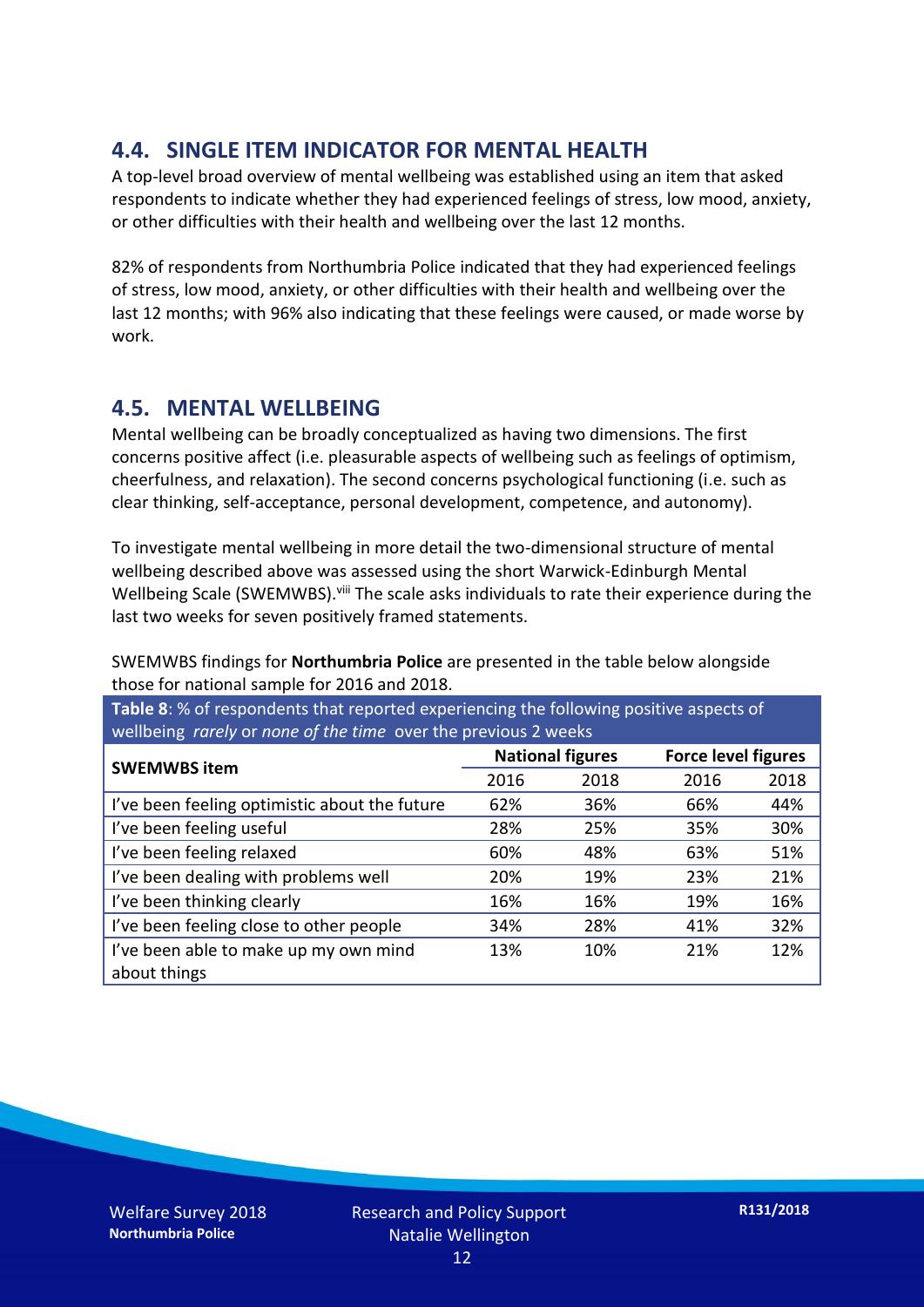#### **4.6. HELP SEEKING**

A question was applied to identify those who had ever **sought help** for feelings of stress, low mood, anxiety, or any other difficulties with mental health and wellbeing. Examples of sources of help were provided including GP, occupational health department, psychologist, therapist, and counsellor.

41% of responses from Northumbria Police had previously sought help for feelings of stress, low mood, anxiety or other difficulties with their mental health and wellbeing, 41% of which had done so within the last 12 months.

Welfare Survey 2018 **Northumbria Police**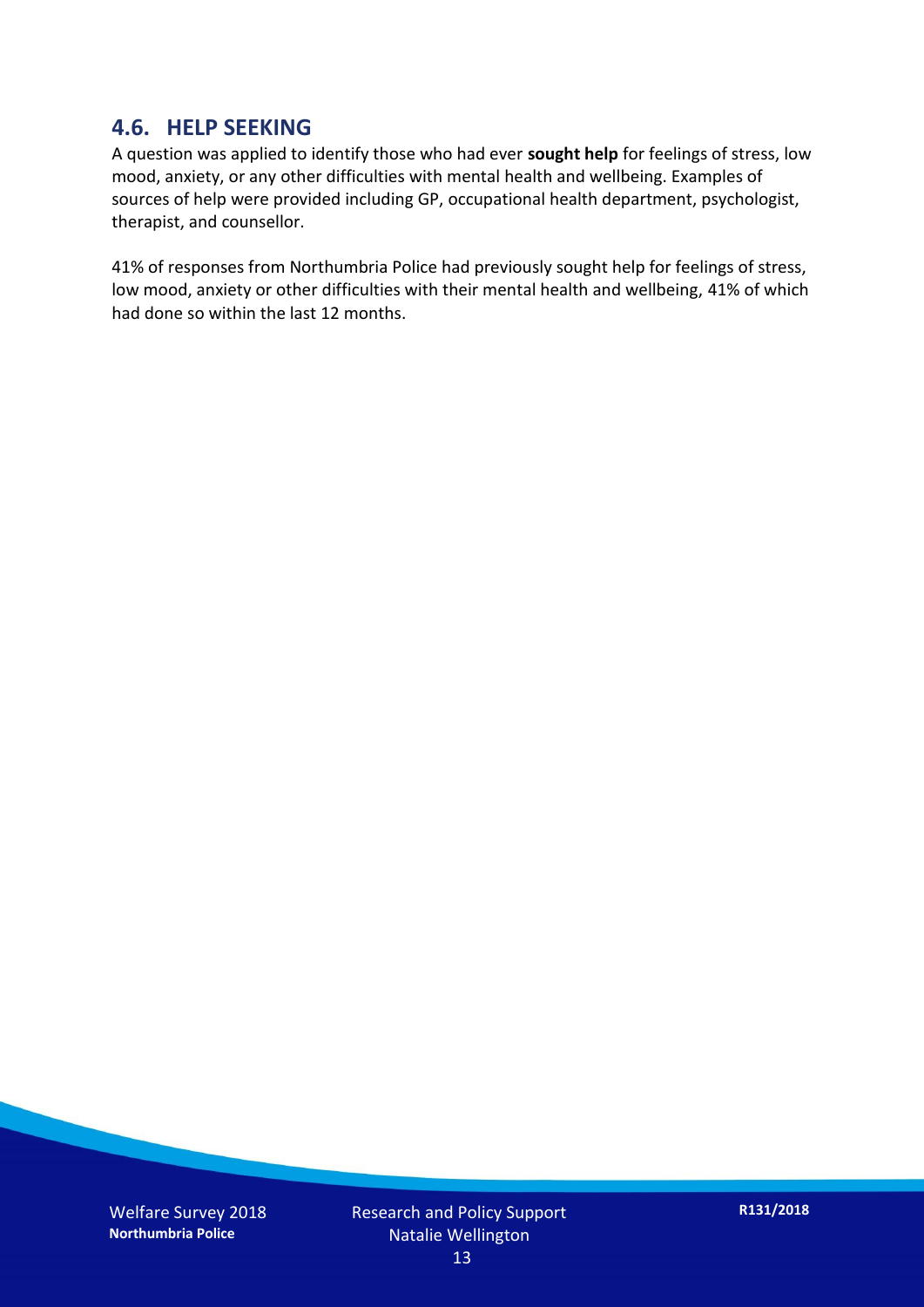### **5. ABSENCE BEHAVIOUR**

#### **5.1. ABSENCE**

43% of respondents from Northumbria Police reported one or more days of sickness absence and 25% of respondents indicated that at least one day of their sickness absence was attributable to stress, depression, or anxiety.

The national proportion of respondents who had taken one or more days of sickness absence was 56% and 32% of respondents indicated that at least one day of their sickness absence was attributable to stress, depression, or anxiety.

#### **5.2. PRESENTEEISM AND LEAVEISM**

Presenteeism is the act of attending work while ill. This has been shown to be associated with subsequent health decline, particularly in relation to burnout,  $\alpha$  and can to lead to elevated absenteeism.<sup>x</sup> Moreover, evidence suggests that presenteeism can compound the effects of the initial illness and negatively influence job satisfaction, resulting in negative job attitudes and withdrawal from work.<sup>xi</sup>

Leaveism is a recently coined term to describe hidden sickness absence and work undertaken during rest periods, including using allocated time off such as annual leave entitlements to take time off when they are in fact unwell.

Findings for Northumbria Police are presented in the graph below.





Welfare Survey 2018 **Northumbria Police**

Research and Policy Support Natalie Wellington 14

**R131/2018**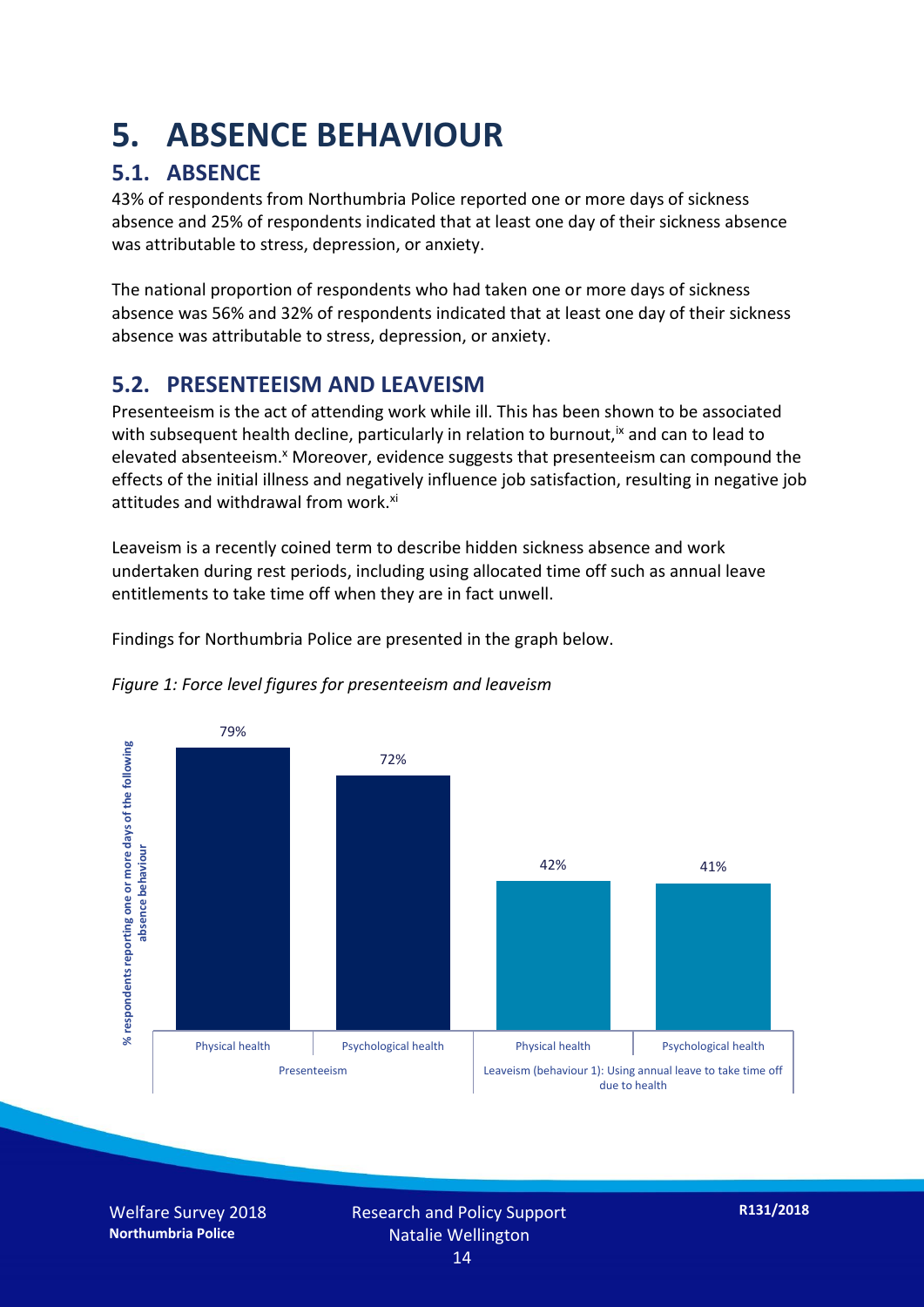### **6. Violence and physical injuries**

#### **6.1. VIOLENCE**

Verbal and physical violence was assessed using four questions regarding how often officers received verbal insults, verbal threats, unarmed physical attacks, and attacks with a weapon from members of the public over the previous 12 months. Findings are presented in the table below.

**Table 9:** Force level figures for frequency of verbal and physical violence from members of the public

| Type of violent victimisation                      | % of respondents indicating frequency<br>of experience as at least once a week |      |  |
|----------------------------------------------------|--------------------------------------------------------------------------------|------|--|
|                                                    | 2016                                                                           | 2018 |  |
| Verbal insults (e.g., swearing, shouting, abuse)   | 53%                                                                            | 52%  |  |
| Verbal threats (e.g., threat of hitting, threat of | 38%                                                                            | 32%  |  |
| kicking)                                           |                                                                                |      |  |
| *Spitting assaults (i.e. being deliberately spat   |                                                                                | 3%   |  |
| upon)                                              |                                                                                |      |  |
| Unarmed physical attacks (e.g., struggling to      | 28%                                                                            | 21%  |  |
| get free, wrestling, hitting, kicking)             |                                                                                |      |  |
| Use of a deadly weapon (e.g., stick, bottle, axe,  | 4%                                                                             | 2%   |  |
| firearm)                                           |                                                                                |      |  |

\*Spitting assaults data was only available from 2018.

#### **6.2. INJURIES**

33% of Northumbria Police respondents reported that they had suffered one or more injuries that required medical attention as a result of work-related **violence** in the last year – losing more than 482 days in sickness absence.

This is *higher than* the proportion reporting one or more injuries as a result of work-related **violence** than reported in the 2016 iteration of this survey and *higher than* the proportion compared to this year's national results.

18% of Northumbria Police respondents also reported that they had suffered one or more injuries that required medical attention as a result of work-related **accidents** in the last year – losing more than 258 days in sickness absence.

This is *lower than* the proportion reporting one or more injuries as a result of work-related **accidents** in the 2016 iteration of this survey and *higher than* the proportion compared to this year's national results.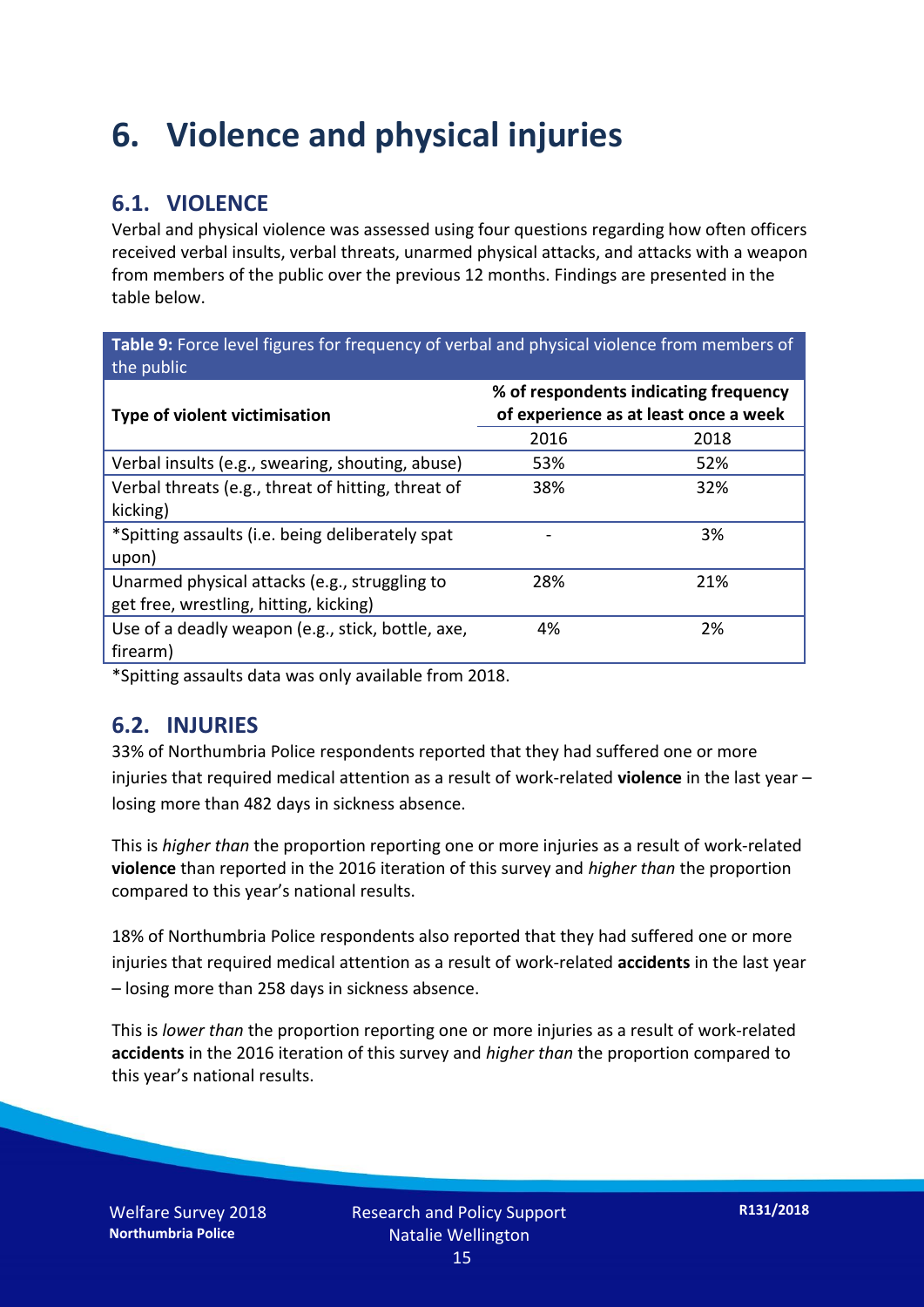### **7. ORGANISATIONAL SUPPORT: MENTAL HEALTH & WELLBEING**

Participants who indicated that they had sought help for difficulties with mental health and wellbeing were presented with additional questions concerning disclosure to a line manager.

#### **7.1. DISCLOSURE**

61% of respondents from Northumbria Police, for whom it was applicable, reported that they had disclosed seeking mental health and wellbeing support to their line managers. This can be compared with 60% from the same survey in 2016.

#### **7.2. REASONS FOR NON-DISCLOSURE**

Respondents who did not disclose to their line managers that they had sought mental health and wellbeing support, were asked to indicate why. Findings are presented in the table below.

| Table 10: Reasons for non-disclosure                        |                     |                 |  |
|-------------------------------------------------------------|---------------------|-----------------|--|
|                                                             | % of total mentions |                 |  |
| Item                                                        | Force level         | <b>National</b> |  |
|                                                             | figures             | figures         |  |
| I was worried that my other colleagues would find out       | 11%                 | 10%             |  |
| I thought it would negatively affect my opportunities for   | 12%                 | 11%             |  |
| promotion and/or specialising                               |                     |                 |  |
| It wasn't affecting my work                                 | 7%                  | 7%              |  |
| I didn't want to be treated differently (in a negative way) | 12%                 | 13%             |  |
| I felt it was a personal matter                             | 19%                 | 20%             |  |
| I have had negative experiences of disclosing in the past   | 4%                  | 6%              |  |
| I thought it would have a negative impact on my career      | 12%                 | 10%             |  |
| There is a negative attitude in the police service towards  | 12%                 | 12%             |  |
| people who experience difficulties with their mental health |                     |                 |  |
| and wellbeing                                               |                     |                 |  |
| I did not think my line manager would treat me with         | 9%                  | 7%              |  |
| empathy                                                     |                     |                 |  |
| For reasons other than those listed above                   | 2%                  | 4%              |  |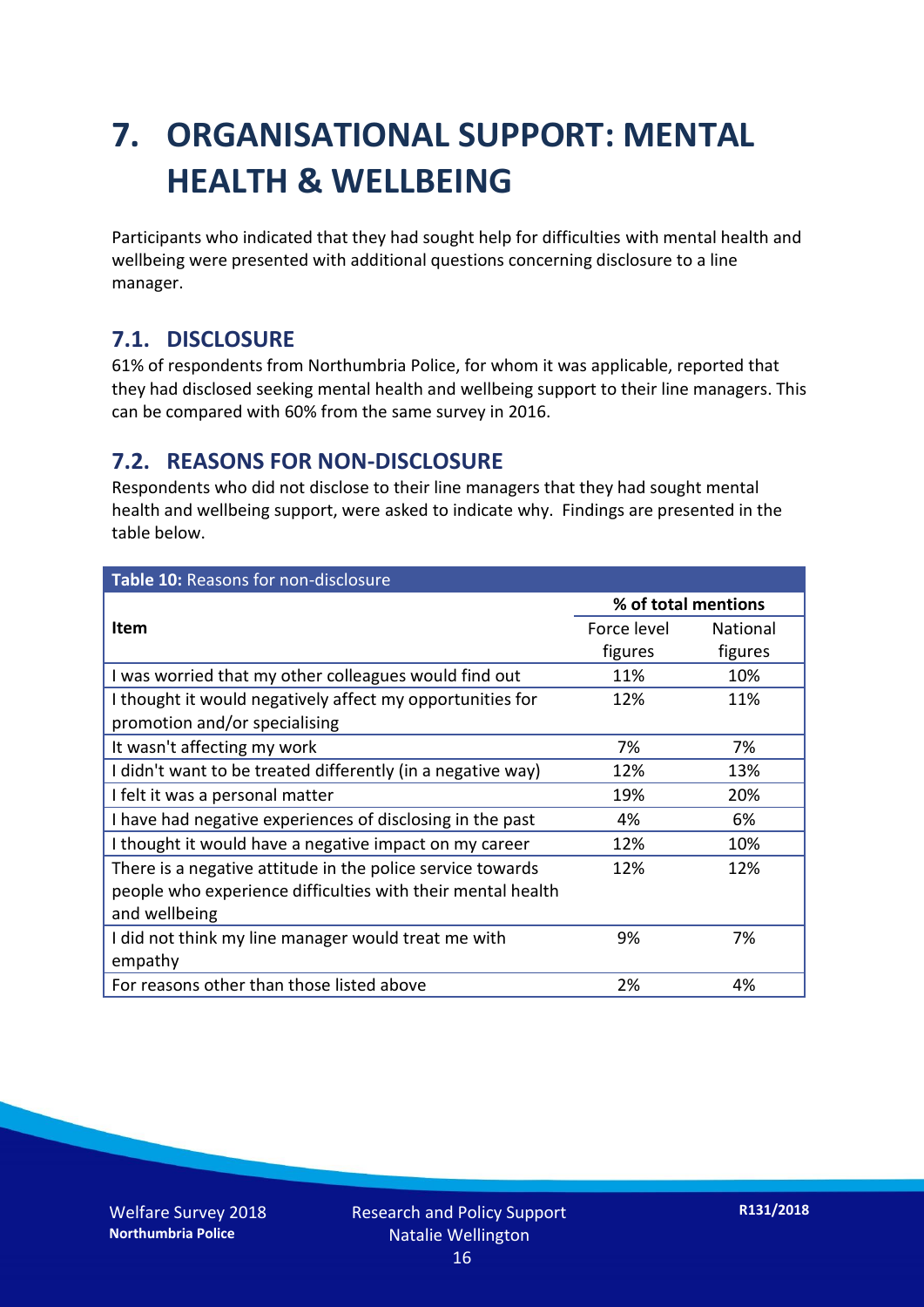#### **7.3. ATTITUDES TO MENTAL HEALTH AND WELLBEING**

All respondents were asked about the attitude of the police service towards mental health and wellbeing.

Respondents were provided with a list of statements, and asked to indicate the extent to which they agreed or disagreed with the statement.

The table below shows the percentage of respondents who agreed with three key statements about the police services attitudes towards mental health and wellbeing for both Northumbria Police, and the police service as a whole.

| Table 11: Attitudes to mental health and wellbeing |                                                    |                  |  |
|----------------------------------------------------|----------------------------------------------------|------------------|--|
| <b>Statements</b>                                  | % of respondents that agreed with<br>the statement |                  |  |
|                                                    | Force level figures                                | National figures |  |
| The police service encourages staff to talk openly | 43%                                                | 45%              |  |
| about mental health and wellbeing                  |                                                    |                  |  |
| Someone would be treated differently (in a         | 37%                                                | 37%              |  |
| negative way) if they disclosed difficulties with  |                                                    |                  |  |
| their mental health and wellbeing                  |                                                    |                  |  |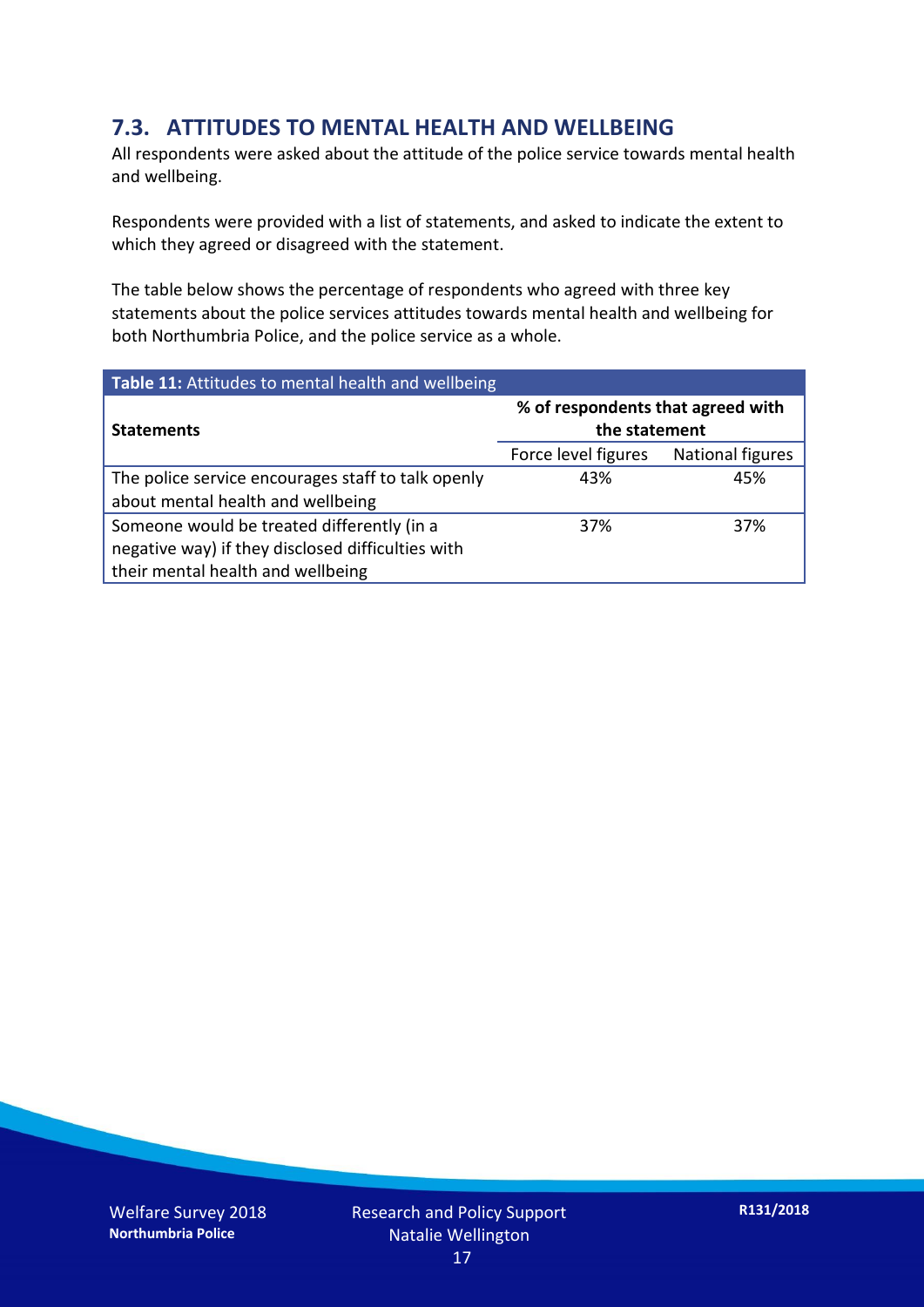### **8. Notes for JBBs**

Additional findings from the 2018 Demand, Capacity and Welfare survey are available on request from the Research and Policy department. Additional topics include, but are not limited to:

- Morale,
- Fatigue and sleep,
- Managerial mental health and wellbeing support,
- Organisational change, and
- Organisational justice.

The findings of the survey can also be broken down in more detail in terms of different demographic groups, such as rank, role or length of service. However please be aware that we can only go into a certain level of detail with this demographic data in order to preserve respondents' confidentiality.

JBBs wishing to obtain further information can contact [ResearchandDataCollection@polfed.org](mailto:ResearchandDataCollection@polfed.org) to discuss their requirements.

The Research and Policy Department only has one member of staff responsible for these data requests; please bear this in mind in terms of turnaround times and the amount of data you request when contacting the team.

All other interested parties should speak to their local JBB in the first instance.